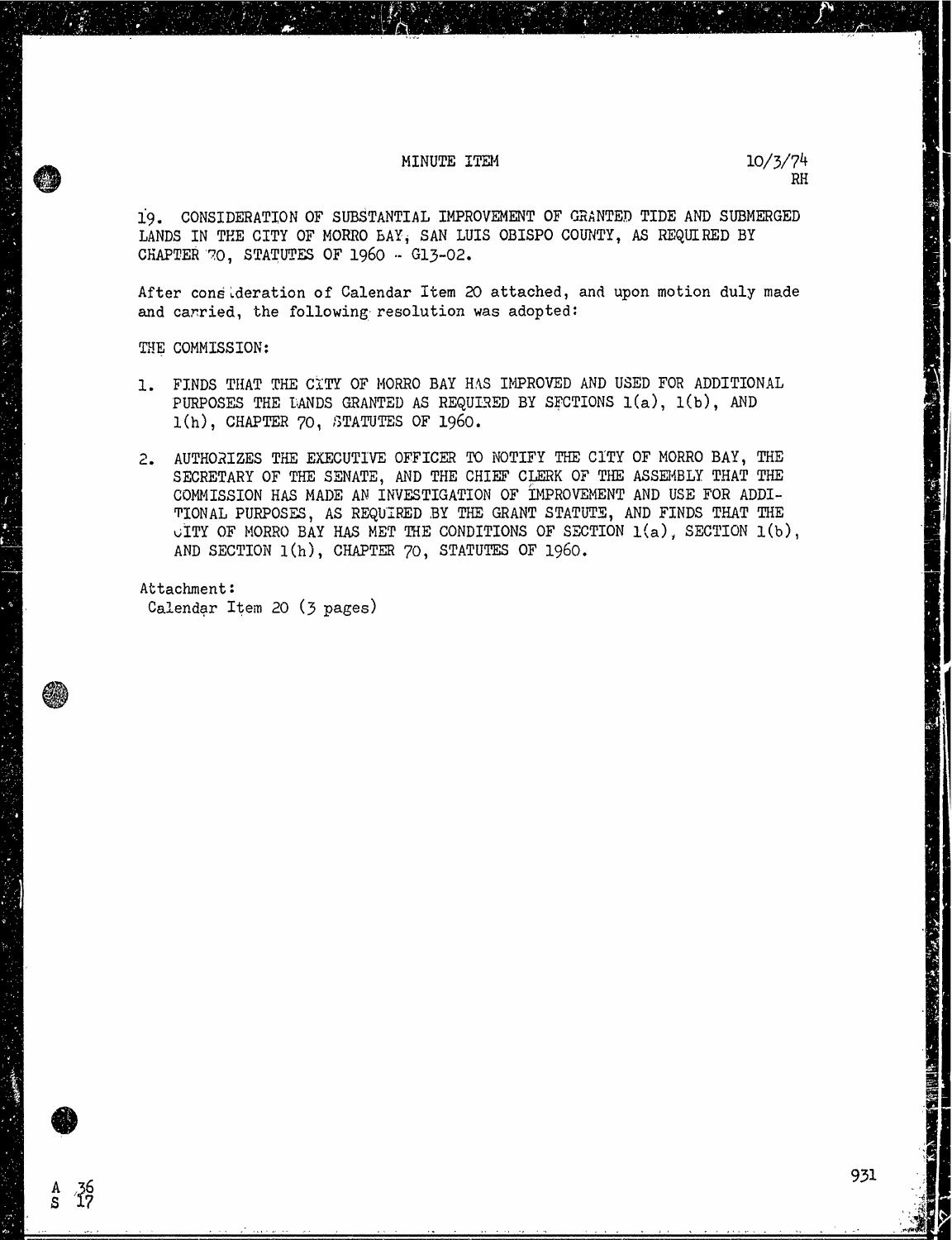#### CALENDAR ITEM 9/74

RH 20. G13-02

## CONSIDERATION OF SUBSTANTIAL IMPROVEMENT OF GRANTED TILE AND SUBMERGED LANDS IN THE CITY OF MORRO BAY AS REQUIRED BY CHAPTER 70, STATUTES OF 1960

### GRANTEE: City of Morro Bay.

A S

36 17

- LOCATION: Lands granted by Chapter 1076, Statutes of 1947, and described in Chapter 70, Statutes of 1960, and shown on maps recorded in Book  $l$ , Miscellaneous Maps, page 1, in the office of the County Recorder of San Luis Obispo County.
- PURPOSE: Determine whether the lands granted to the County of San Luis Obispo and transferred later to its successor in interest, the City of Morro Bay, have been improved and used for the additional purposes required by the statute. Chapter 70, Statutes of 1960, amended Chapter 1076, Statutes of 1947, to add the underlined uses to Section 1(a):

"That said lands shall be used by said county, and its successors, only for the establishment, improvement and conduct of a harbor, and for the construction, maintenance and operation thereon of wharves, docks, piers, slips, quays and other utilities, structures, facilities and appliances necessary or convenient for the promotion and accommodation of commerce and navigation, and for recreational use, public park, parking, highway, playground, and business incidental thereto; . .

Section 1(b) of the amended Chapter 1076, Statutes of 1947, states, in pertinent part:

"That said lands shall be improved by said county without expense to the State, and shall always remain available for public use for all purposes of commerce and navigation

Section 1(h) of said Chapter 1076 states:

"If the lands, or any part thereof, granted to the county by this act are not used for the additional 'purposes authorized by the amendment of this section made at the 1960 First Extraordinary Session of the Legislature within 10 years from the effective date of said amendment, or if such use is discontinued thereafter, the authorization to use said lands for such additional purposes shall automatically terminate and lapse."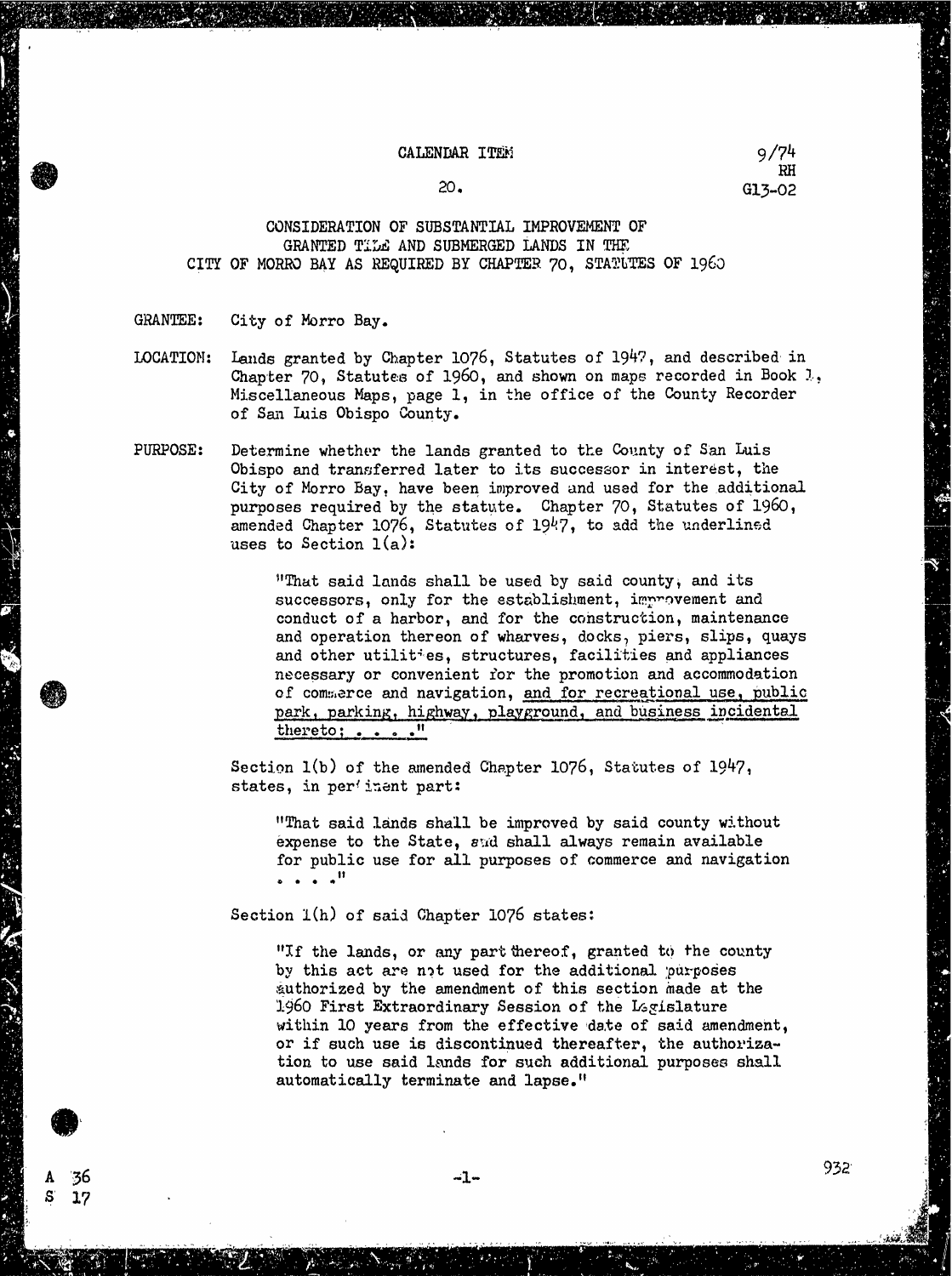#### REPORT OF INVESTIGATION:

On February 23, 1972, the State Lands Division requested from the city such items as photographs, maps and other graphic materials showing the extent of any improvements made within the ten-year period; a comprehensive detailed statement listing all expenditures and revenues for each of the ten years of the improvement period; a general description of the city's method of accounting for trust funds and disbursements; a list of capital projects showing costs, dates, etc.; a narrative statement outlining any specific problems encountered in the development of the grant and reasons why the city feels the statute has been complied with; and any other pertinent or helpful material.

On June 29, 1972, the city submitted a report generally supplying the requested information. An on-site investigation of the granted lands was conducted on November 29, 1972. All material gathered or submitted regarding this investigation is filed with the State Lands Division.

# FACTS SUPPORTING INVESTIGATION:

During the ten-year investigation period, the grant was under the jurisdiction of two governmental entities, the County of San Luis Obispo from July 1960, to May 14, 1965, and the City of Morro Bay from May 15, 1965, through June 30, 1970. Expenditures from county and city general funds have been necessary to support the tidelands trust property. Receipts and expenditures for the period during which the county had jurisdiction are contained in a memorandum from a Lands Commission auditor to the Executive Officer dated August 23, 1966. For the city alone, some \$395,570 of municipal funds were added to income in order to meet expenditures between May 14, 1965, and June 30, 1970. All totaled, according to the city report, \$909,720 were spent between 1960 and 1970. Expenditures exceeded revenues in each year.

The granted lands comprise 3300 acres, most of it water. A portion of the area was filled by the U. S. Army Corps of Engineers for use by the U. S. Navy during World War II. However, the Navy installation was removed and no improvements existed on any of the granted areas when granted.

The four square miles of ocean have not been "improved" but its use is not restricted, and it is a popular area for sportfishing and for large sailboat races. All of the granted waters of the bay are used for boating, fishing, scuba diving, clam digging, swimming, and other similar uses. Photographs and on-site visit confirm there are 19 land improvements wholly or partly within the grant facilitating additional uses of recreation, public park, parking, highway, playground and business incidental thereto. All of the uses are in the general Statewide interest and consistent with the conditions of the grant.